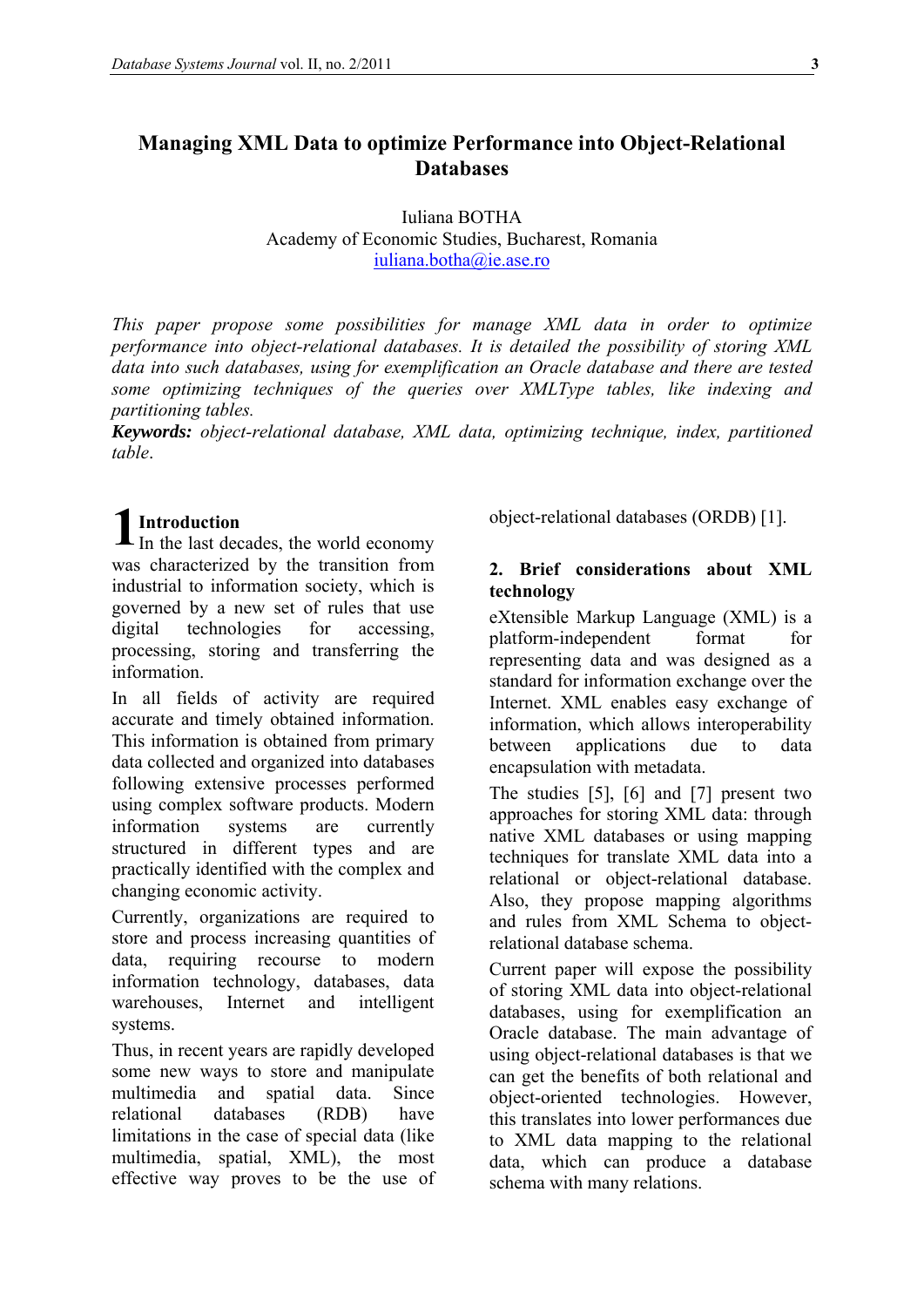Storing data as XML also provides certain facilities. First, XML is self-describing, and applications can consume XML data without knowing their schema or structure. XML data are always arranged hierarchically as a tree. XML tree structure has a parent node, known as an XML document. If a set of XML nodes have no parent node, it is an XML fragment. Second, the ordering is maintained in the XML document. Thirdly, the scheme declaration provides validation into the document. XML is a language used to define a structure for a valid XML document or fragment. XML Schema allows the declaration of optional sections or types inside generic scheme that supports any XML fragment. This means that XML data can be used for representing semi-structured or unstructured data. Fourth, XML allows searching. Due to the hierarchical structure, multiple algorithms can be applied to search within the tree structure. Fifthly, XML data are extensible. XML data can be manipulated by inserting, modifying and deleting nodes. This means you can create new XML instances of existing XML structures.

## **3. Brief considerations about objectrelational databases**

The object-relational databases are a hybrid type of databases, which use the best facilities of its predecessors (relational and object-oriented databases) [3]. In other words, they can be considered an objectoriented extension of the relational databases. The internal logic of storing and retrieving data is the same like in the relational case. The main difference consists in new data types, some of them user defined (like object classes), and in the ability of manipulate them. Multimedia, spatial and XML data are important resources, which need to be manipulated, in order to use them in specific applications.

However, one can observe that, in a table

of such database, the main part of the columns have nothing in particular, being just standard columns. The exceptions come from these columns that contain complex data: large objects (LOB), object types, spatial data, XML data [1].

The new standard for object-relational design is SQL:1999 and provides support for user defined abstract data types, which can be used in the same way as the standard data types. This allows for the encapsulation of an object within another object. Also, SQL:1999 added support for XML platform for data representation using text files.

As stated in [2], using this hybrid type of database has its main reason for that:

- In many cases, the existing applications are already based on a relational data model. This calls for coexistence with the relational model as long as we do not want to redesign the applications based on a common object model to be included in a single OODB;
- Performance and scalability are important properties of an application, and in this respect, OODBMS have not yet shown advantages over RDBMS.

The main issue, in the case of objectrelational databases, is how to store objects using tables and how to transform complex requirements of applications into properties stored in databases, all in a simple and clear way, that keep the structure of object-oriented application, reduce programming effort and maintain a reasonable level of performance [10].

As specified in [1], the object-relational database management system (ORDBMS) offer is very generous and covers a wide scale of cost and performance, going from the DBMS that can be used for free (unlicensed or with public license, such as PostgreSQL) to the commercial ones such as Oracle 10g, DB2 UDB 8, and SQL Server 2005. All these DBMS types extend their relational model with abstract data types and object-oriented properties.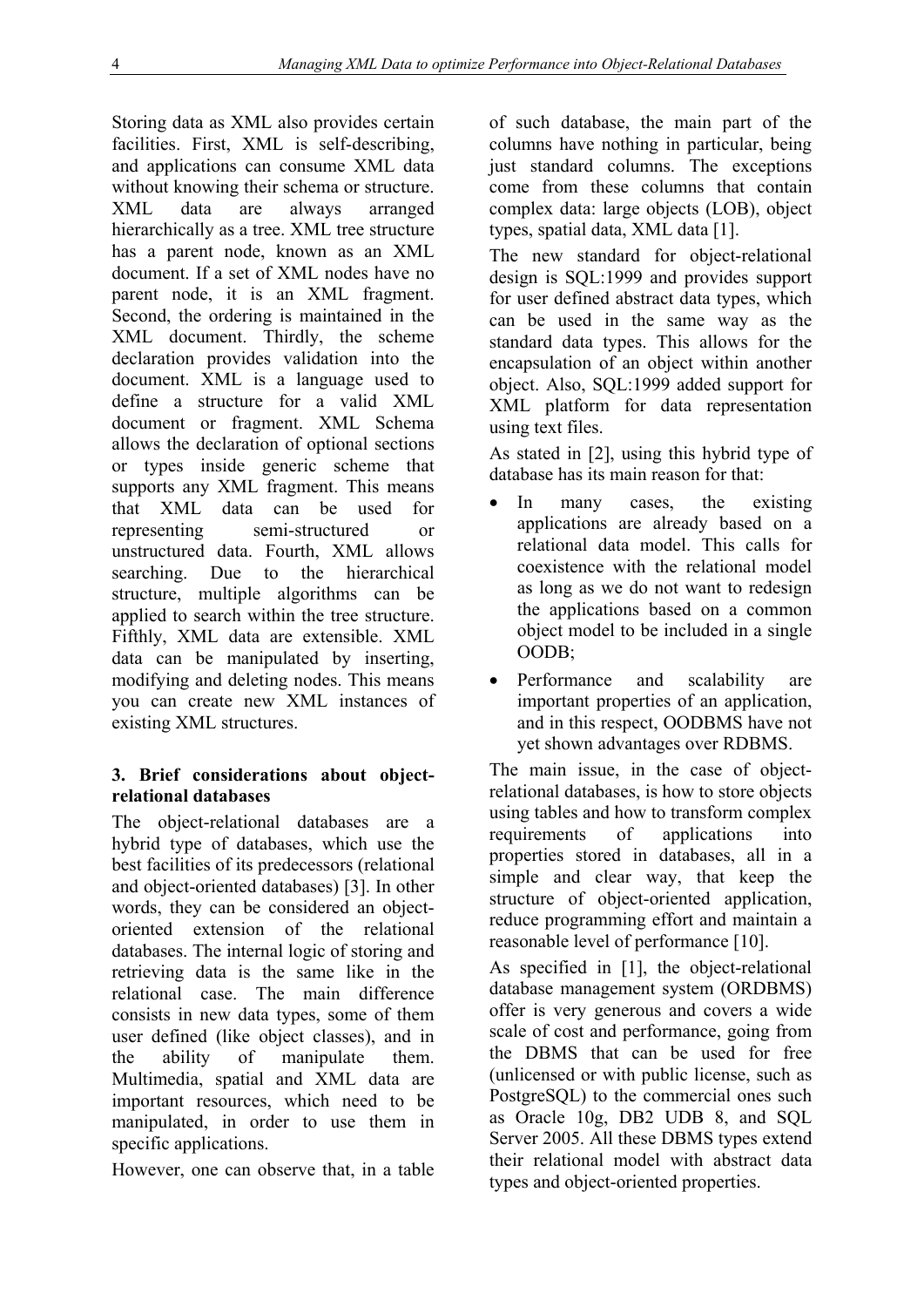## **4. Managing XML Data in Oracle ORDBMS**

Oracle is a relational database management system (RDBMS), but since version 10g is included into the category of relational DBMS extended with facilities for defining and processing the types of objects - ORDBMS. Thus, the system can distinguish between types (classes) of objects and objects (instances of objects types) [8].

Oracle specific procedural language, PL/SQL, supports object-oriented programming features and objects types (equivalent with objects classes). An object type encapsulates a data structure with functions and procedures for handling data. The variables that form the object type are called attributes. The functions and procedures that manipulate the attributes are called methods. The definition of objects types and the methods are stored in the database. Instances of these types of objects can be stored in tables and used as variables in PL/SQL programs [9].

A new Oracle database functionality consists into XML data management, through Oracle XML DB component. It provides high-performance storage and retrieval of XML data.

The main components of Oracle XML DB are shown in Figure 1 and the most important features are highlighted in [13] and summarized below:

- Supports XML Schema data models;
- Provides methods for navigating and querying XML data;
- Allows DML statements over the XML data;
- Allows standard methods for accessing and updating XML, including W3C XPath recommendation and the ISO-ANSI SQL/XML standard;
- The transfer of XML data in and out of Oracle Database can be made using FTP, HTTP or WebDAV;
- Enables the management of the XML hierarchy;
- Includes a XML repository that allows XML content to be organized and managed;
- Provides a storage-independent, content-independent and programming-language-independent infrastructure for storing and managing XML data;
- Supports standard APIs used for programmatic access and manipulation of XML content using Java, C, and PL/SQL;
- Allows specific memory management and optimizations;
- Allows Oracle Database main features, such as reliability, availability, scalability, and security for XML content.



**Figure 1 –Main components of Oracle XML DB**  *(Source: adapted from [13])* 

In today's organizations, the data is managed differently depending on their structured or unstructured format. Thus, unstructured data is stored into tables while structured data is stored into LOB data files (Large Objects).

Oracle database allows XML data to be stored and managed whether they are structured, unstructured or semi-structured data. Using Oracle it can be performed XML operations on object-relational data, but also SQL operations on XML documents.

As shown in figure above, when we use Oracle XML facilities we discuss about *XMLType* data type and XML repository.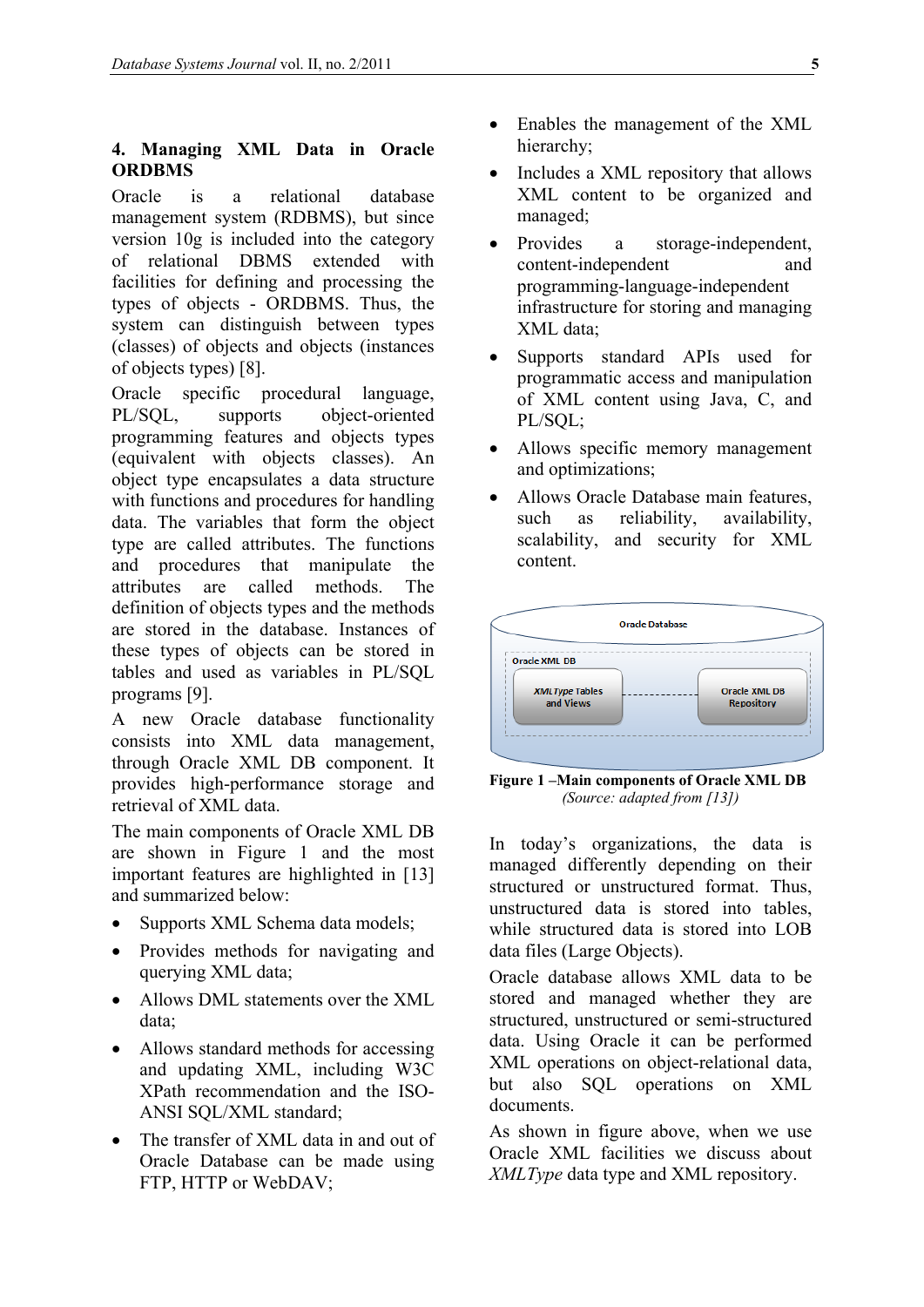*XMLType* is an Oracle server data type, similar to the native data types like DATA, NUMBER or VARCHAR2. *XMLType* allows the database to understand that a column or table contains XML and also provides methods that allow standard operations such as XML Schema validation and XSL transformations.

According to [12], the modalities to store *XMLType* data are the following:

- Structured storage, in tables or views, when we discuss about structured data;
- Large objects (LOB) storage, when we discuss about unstructured or semistructured data and we need to store XML document as a whole.

Table 1 listed below indicates the main features of each type of storage:

| CHARACTERISTIC              | STRUCTURED STORAGE                                                                         | LOB STORAGE                                                                     |  |  |  |
|-----------------------------|--------------------------------------------------------------------------------------------|---------------------------------------------------------------------------------|--|--|--|
| Database schema flexibility | Limited flexibility for schema<br>changes                                                  | Good flexibility for schema<br>changes                                          |  |  |  |
| Data integrity and accuracy | Limited data integrity. Maintains<br>DOM fidelity.                                         | Maintains the original XML<br>byte for byte - important in<br>some applications |  |  |  |
| Performance                 | Good performance for the DML<br>statements                                                 | Medium performance for the<br>DML statements                                    |  |  |  |
| <b>SQL</b> features         | Good accessibility to existing SQL<br>features, such as constraints,<br>indexes, and so on | Medium accessibility to SQL<br>features                                         |  |  |  |
| Space needed                | Consume less space when used<br>with Oracle XML DB                                         | Can consume considerable<br>space                                               |  |  |  |

**Table 1 – The main features of each** *XMLType* **storage modality** 

We can use *XMLType* as the data type of columns in database tables or views, as shown in the following example:

```
CREATE TABLE users 
\left(user_id NUMBER(3), 
username VARCHAR2(15), 
password VARCHAR2(20), 
personal_data XMLTYPE
);
```
The structure for the *XMLType* data can be visualized in the treestructure represented in the Figure 2:



**Figure 2 – XML hierarchy for personal data** 

If we choose to store XML data in an *XMLType* column as a CLOB column, we have the possibility to specify LOB storage characteristics for that column, as shown in the following example: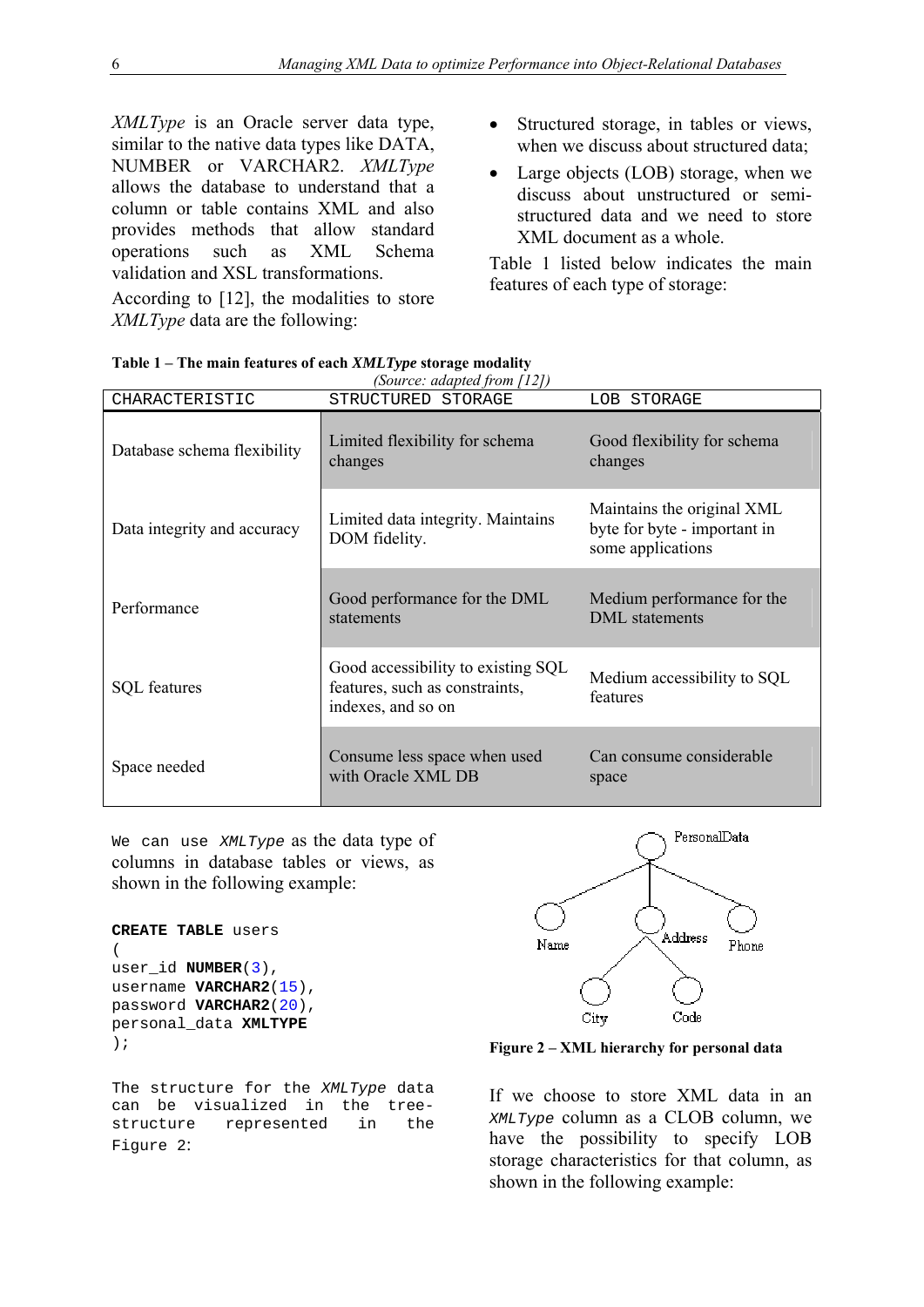```
CREATE TABLE users2 
(user_id NUMBER(3), 
username VARCHAR2(15), 
password VARCHAR2(20), 
personal_data XMLTYPE
) 
XMLType COLUMN personal_data 
STORE AS CLOB
(TABLESPACE lob_example 
STORAGE 
( 
INITIAL 4096 
NEXT 4096
) 
CHUNK 4096 
NOCACHE 
LOGGING
);
```
In order to create an *XMLType* instance will be used the *XMLType()* constructor applied to a VARCHAR2 string or to a CLOB (Character Large Object) data. The stored data can be seen as in Figure 3.

```
INSERT INTO users VALUES 
(100, 'User100', 'pass', 
XMLType('<PersonalData user="100"> 
           <Name>Ionescu</Name> 
           <Address> 
           <City>Bucharest</City> 
           <Code>012345</Code> 
           </Address> 
           <Phone>0211234567</Phone> 
           </PersonalData>'));
```


**Figure 3 – The modality to visualize the XML data** 

Another way for using this data type allows us to create tables of *XMLType*. Thus, the below example creates the person table of *XMLType*. In this case, the default type of storage is CLOB based.

#### **CREATE TABLE** persons **of XMLType**;

XML type offers great search and query facilities. The developers have the ability to use different methods that allow

manipulation of XML data, like: *extract(), createXML(), existsNode(), getCLOBVal(), getStringVal() or getNumberVal()*.

In order to query a table which has a *XMLType* column, simple or complex, will be used the method *extract()* of the object type. The result of the method will be a VARCHAR2 value.

**SELECT** u.username, u.personal\_data.extract('/Personal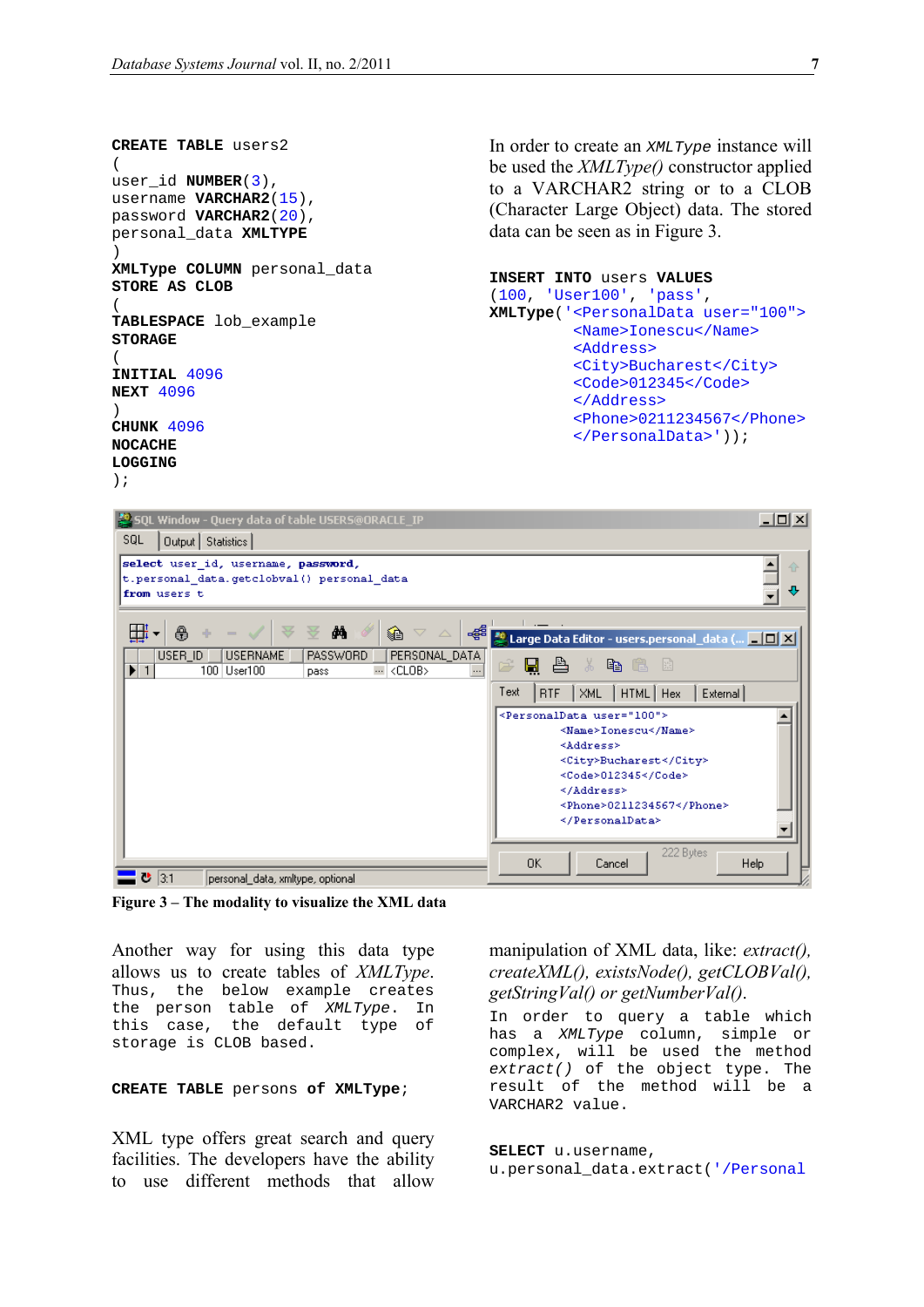```
Data/Name/text()').getStringVal() 
Name, 
u.personal_data.extract('/Personal
Data/Address/City/text()').getStri
ngVal() City 
FROM users u;
```
The above query retrieves values of the nodes from XML structure presented in Figure 2, by using the path to these nodes.

| <b>HSERNAME</b> | I NAME                    | LEITY |  |
|-----------------|---------------------------|-------|--|
| Hser100.        | Tonescu --- Bucharest --- |       |  |

**Figure 4 – Result of the SELECT statement** 

The others DML statements (update and delete) are no different from updating or deleting rows containing any other standard data type. Obviously, specific *XMLType* methods can be used in order to identify rows to update or delete, like in the following example:

```
DELETE FROM users u 
WHERE
upper(u.personal_data.extract('//C
ity/text()').getStringVal()) = 
'BUCHAREST';
```
Other modalities to manipulate the *XMLType* data use PL/SQL or Java programs. In addition, for loading the XML documents into the repository can be used the PL/SQL standard package *DBMS\_XDB*, which stores under a given path the document.

### **5. Optimizing database performance by managing XML Data**

Database performance can be optimized through a severe management of XML data and appropriate optimizing techniques, like indexing and partitioning tables.

When a query is executed over a table with *XMLType* columns, the query optimizer takes into consideration many factors related to the objects referenced and the conditions specified in the query, in order to identify the most efficient technique. The query optimizer estimates the cost of the execution plan, which is an estimated value that depends on resources used to execute the statement (in terms of I/O, CPU and memory) [4].

Oracle uses indexes to avoid the need for full-table scans which are required when the query optimizer cannot find an efficient way to service the SQL statement. An index is used to find data quickly, regardless of the amount of data. The structures used by Oracle to create and maintain indexes are B-tree and bitmap indexes.

The oldest and most popular type of indexing is a classic B-tree index. A B-tree consists of a root node that contains one page of data, 0 or more additional pages containing intermediate levels, and a leaf level. Leaf level contains entries that correspond to ordered data that are indexed.

Oracle bitmap indexes are very different from standard b-tree indexes. This type of index creates a two-dimensional array with one column for every row in the table being indexed. Each column represents a distinct value within the bitmapped index. The array created represents each value within the index multiplied by the number of rows in the table.

An interesting and important feature in Oracle indexing is represented by function-based indexes. Thus, are created indexes on expressions, internal functions, and user-defined functions in PL/SQL or Java. A function-based index ensures matching any condition in a query and replaces the unnecessary full-table scans with super-fast index range scans.

In order to identify how database performance can be optimized, we will execute some queries on *XMLType* tables stored into repository from Oracle database.

First, performing a query against the USER\_XML\_TABLES data dictionary view will mark the *XMLType* tables from the repository: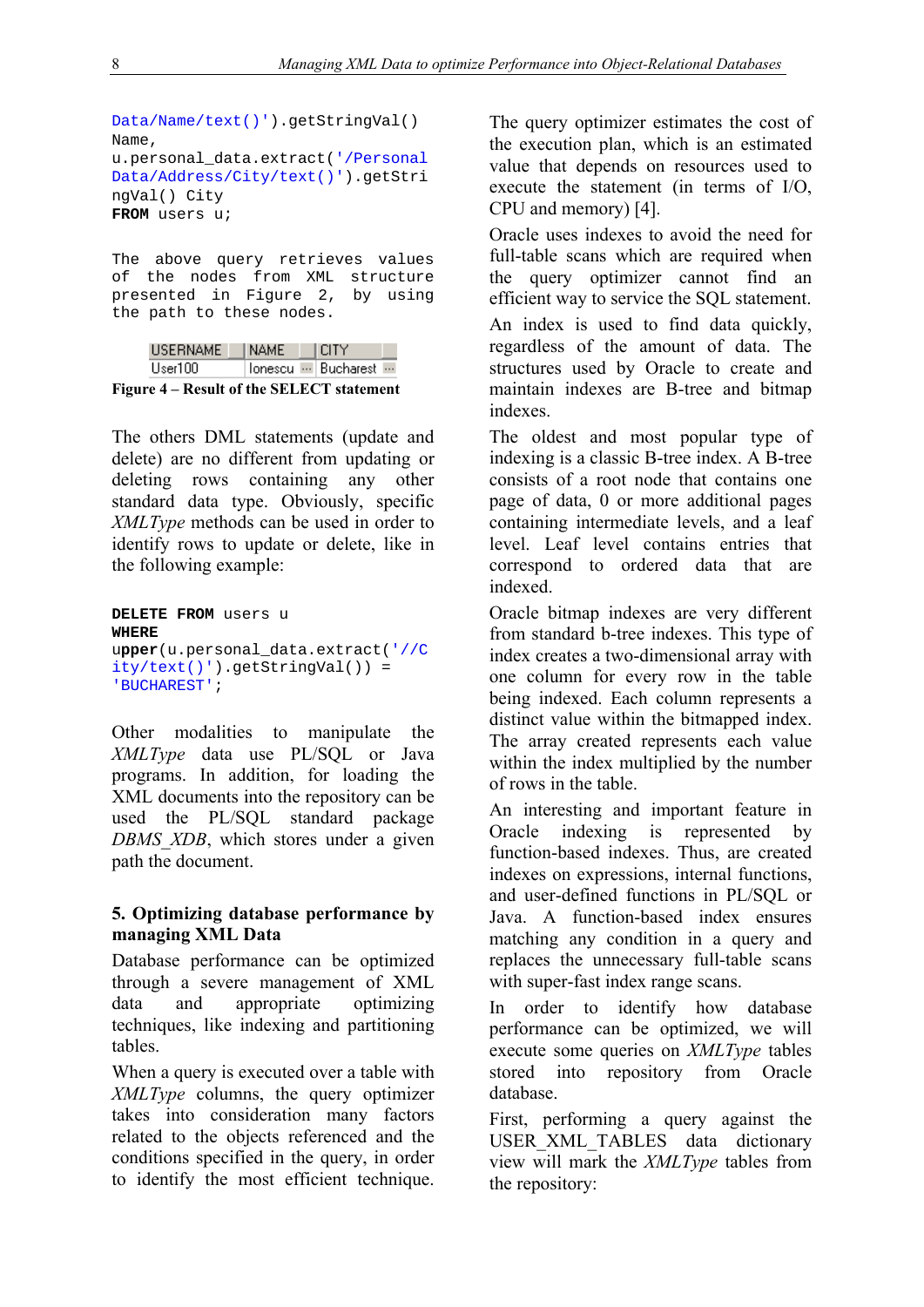```
SELECT table_name, storage_type, 
xmlschema FROM user_xml_tables;
```
The result obtained in this case indicates the Persons table as *XMLType* table, stored with the object-relational storage option, as we can see in table properties.

We will now execute the query below to see if its execution plan is optimal:

#### **SELECT**

p.extract('/PersonalData/Name/text ()').getStringVal() **Name**,

```
p.extract('/PersonalData/Address/C
ity/text()').getStringVal() City 
FROM persons p 
WHERE
lower(p.extract('/PersonalData/Add
ress/City/text()').getStringVal())
='brasov';
```
As we can observe in the Figure 5, the execution plan for the query performed involves an inefficient TABLE ACCESS FULL operation, with a cost of execution estimated at 8.

| <b>Explain Plan Window</b>                                                          |                |                |      |             |              | <u>_ 미</u> × |
|-------------------------------------------------------------------------------------|----------------|----------------|------|-------------|--------------|--------------|
| SELECT p.extract('/PersonalData/Name/text()').getStringVal() Name,                  |                |                |      |             |              |              |
| p.extract('/PersonalData/Address/City/text()').getStringVal() City                  |                |                |      |             |              |              |
| <b>FROM</b> persons p                                                               |                |                |      |             |              |              |
| WHERE lower(p.extract('/PersonalData/Address/City/text()').getStringVal())='oradea' |                |                |      |             |              |              |
|                                                                                     |                |                |      |             |              |              |
|                                                                                     |                |                |      |             |              |              |
| ► ⊨ ≁<br>$ \mathbf{z} $<br>$\rightarrow$<br>Optimizer goal<br>All rows              |                |                |      |             |              |              |
| Description                                                                         | Object owner   | Object name    | Cost | Cardinality | <b>Bytes</b> |              |
| E SELECT STATEMENT, GOAL = ALL_ROWS                                                 |                |                | 8    | 6           | 1818         |              |
| <sup>E.,</sup> TABLE ACCESS FULL                                                    | <b>IULIANA</b> | <b>PERSONS</b> | 8    | 6           | 1818         |              |
|                                                                                     |                |                |      |             |              |              |
|                                                                                     |                |                |      |             |              |              |
|                                                                                     |                |                |      |             |              |              |
|                                                                                     |                |                |      |             |              |              |
|                                                                                     |                |                |      |             |              |              |
| Return all rows from a table.                                                       |                |                |      |             |              | n.           |

**Figure 5 – The execution plan before creating the index** 

To increase performance of query execution, a function-based index will be created:

**CREATE INDEX** city\_index **ON** persons p(**lower**(p.extract('/PersonalData/A ddress/City/text()').getStringVal( )));

To examine the created indexes on a table, can be run the query shown below:

**SELECT** index\_name, index\_type, table\_name **FROM** user\_indexes **WHERE** table\_name='PERSONS';

The statistics for the execution plan are not refreshed automatically, but at a specific time or when this is an explicit requirement. In this case, we collect information about the tables in the current scheme using a function included in the standard package DMBS\_STATS:

#### **BEGIN**

DBMS\_STATS.GATHER\_TABLE\_STATS(**user** , 'persons'); **END**; /

After running the PL/SQL block above, we will check the execution plan again, by running the SELECT statement tested before creating the index. The result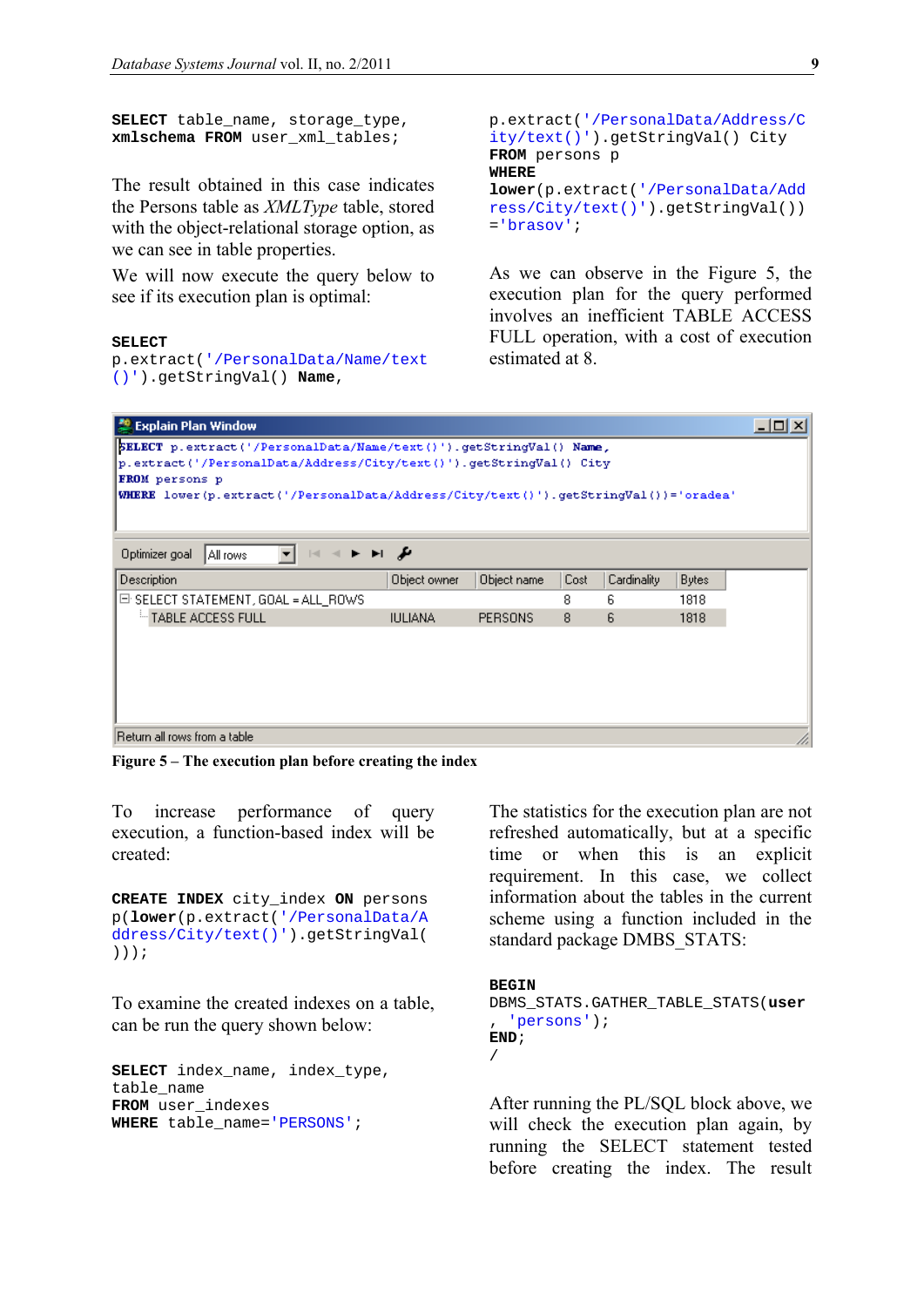indicates that the query execution plan has improved (the cost for executing the query is now estimated at 2), as shown in the Figure 6. Also, TABLE ACCESS FULL

operation has been replaced by more efficient TABLE ACCESS BY INDEX ROWID and INDEX RANGE SCAN operations.

| 製 Explain Plan Window                                                                                                  |              |                |      |             |              |  |
|------------------------------------------------------------------------------------------------------------------------|--------------|----------------|------|-------------|--------------|--|
| SELECT p.extract('/PersonalData/Name/text()').getStringVal() Name,                                                     |              |                |      |             |              |  |
| p.extract('/PersonalData/Address/City/text()').getStringVal() City                                                     |              |                |      |             |              |  |
| <b>FROM</b> persons p                                                                                                  |              |                |      |             |              |  |
| WHERE lower(p.extract('/PersonalData/Address/City/text()').getStringVal())='oradea'                                    |              |                |      |             |              |  |
|                                                                                                                        |              |                |      |             |              |  |
|                                                                                                                        |              |                |      |             |              |  |
| $\blacktriangleright$ $\blacktriangleright$ $\dashv$<br>$\left\vert \cdot \right\vert$ .<br>Optimizer goal<br>All rows | ≁            |                |      |             |              |  |
| Description                                                                                                            | Object owner | Object name    | Cost | Cardinality | <b>Bytes</b> |  |
| $\boxdot$ SELECT STATEMENT, GOAL = ALL_ROWS                                                                            |              |                | 2    | 3           | 909          |  |
| 日 TABLE ACCESS BY INDEX ROWID                                                                                          | IULIANA.     | <b>PERSONS</b> | 2    | 3           | 909          |  |
| ill INDEX RANGE SCAN                                                                                                   | IULIANA.     | CITY INDEX     |      | 3           |              |  |
|                                                                                                                        |              |                |      |             |              |  |
|                                                                                                                        |              |                |      |             |              |  |
|                                                                                                                        |              |                |      |             |              |  |
|                                                                                                                        |              |                |      |             |              |  |
| Select a range of values from an index in ascending order<br>//,                                                       |              |                |      |             |              |  |

**Figure 6 – The execution plan after creating the index** 

Moving forward in order to identify optimizing techniques, we will study the effects of partitioning against the queries built on *XMLType* tables.

The main objective of the partitioning technique is to radically decrease the amount of disk activity and to limit the amount of data to be retrieved.

Tables are divided into partitions using a partitioning key. This is a set of columns that will determine by their conditions in which partition a given row will be stored.

Partitioning for object-relational storage was introduced in Oracle Database 11g to help simplify XML data life-cycle management and performance [11].

We will create an *XMLType* table with partitioned object-relational storage using a XML Schema for identification of the XML hierarchy elements. Then, the table will be populated with data selected from the Persons table.

**CREATE TABLE** person\_part **OF XMLTYPE XMLSCHEMA**

```
"http://localhost:8080/orabpel/xml
lib/XMLSchema_persons.xsd" 
ELEMENT "personal_data" 
PARTITION BY LIST
(personal_data.address) 
(PARTITION a VALUES ('Bucharest'), 
PARTITION b VALUES ('Iasi'), 
PARTITION c VALUES ('Oradea'), 
PARTITION d VALUES ('Brasov') 
);
```
The XML Schema which is pointed in the CREATE TABLE statement is presented below:

```
<?xml version="1.0" encoding="ISO-
8859-1" ?> 
<xs:schema
xmlns:xs="http://www.w3.org/2001/X
MLSchema"> 
<xs:element name="personal_data"> 
  <xs:complexType> 
   <xs:sequence> 
     <xs:element name="name" 
type="xs:string"/> 
     <xs:element name="address"> 
       <xs:complexType> 
         <xs:sequence> 
           <xs:element name="city" 
type="xs:string"/> 
            <xs:element name="code"
```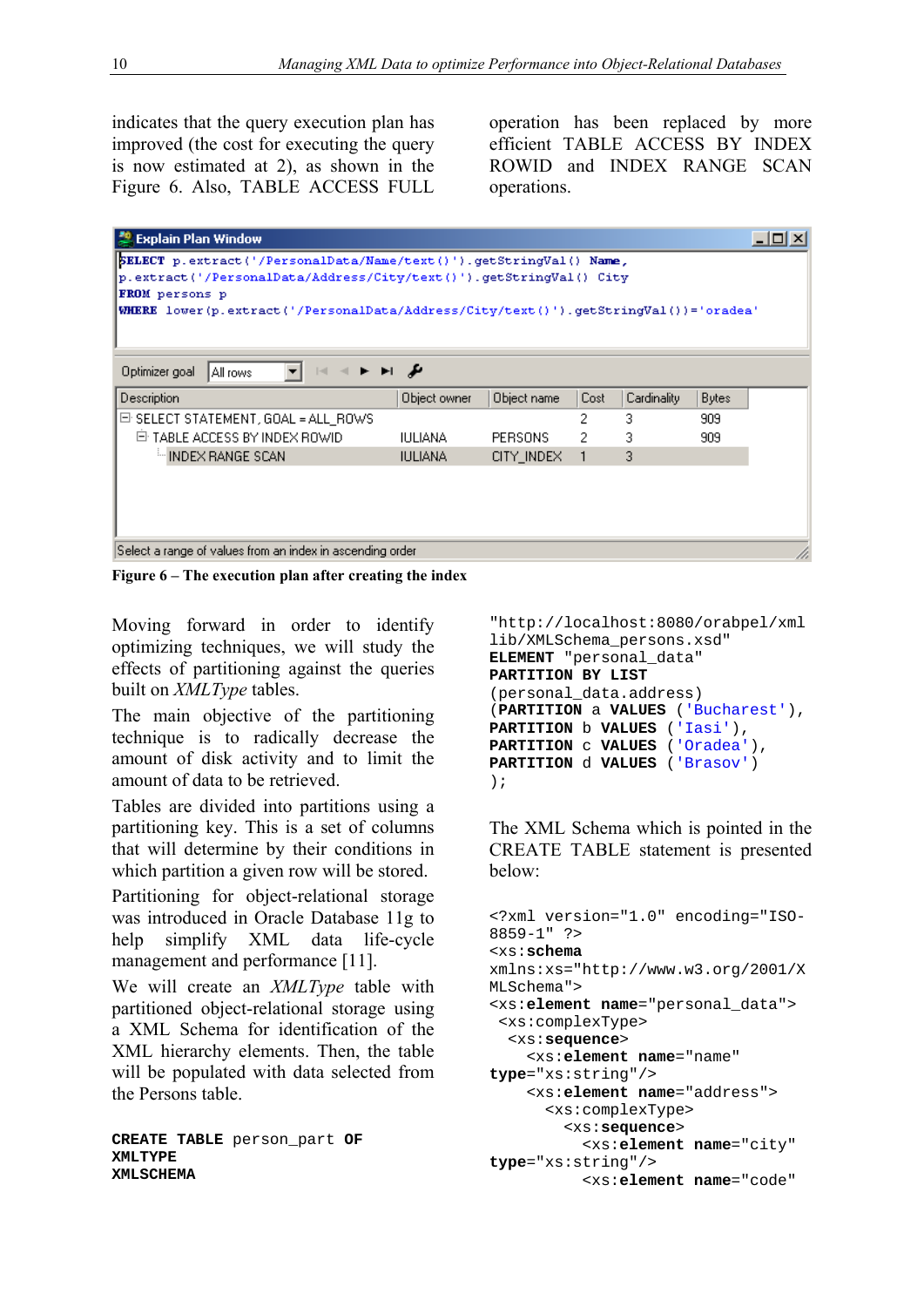```
type="xs:string"/> 
         </xs:sequence> 
       </xs:complexType> 
     </xs:element> 
     <xs:element name="phone" 
type="xs:string"/> 
   </xs:sequence> 
  </xs:complexType> 
</xs:element> 
</xs:schema>
```
For better performance improvement of the queries we can chose to create indexes on the partitioned *XMLType* table. The execution plan resulted will be more efficient for large data sets.

#### **7. Conclusion**

The paper presents the object-relational database main features and the possibilities for integration with XML technology. We have presented and tested two optimizing techniques used by Oracle database for the queries that are built on *XMLType* tables.

#### **8. Acknowledgment**

This paper presents some results of the research project PN II, TE Program, Code 332: "Informatics Solutions for decision making support in the uncertain and unpredictable environments in order to integrate them within a Grid network", financed within the framework of People research program.

#### **References**

- [1] Iuliana Botha, AndaVelicanu, Adela Bâra, "Integrating Spatial Data with Object Relational-Databases", *Journal of Database Systems*, no.1/2011, pp. 33-42, ISSN: 2069–3230
- [2] Gheorghe Sabau, "Comparison of RDBMS, OODBMS and ORDBMS",<br>The Proceedings of the  $O^{th}$ *The Proceedings of the International Conference on Informatics in Economy,* Bucharest, 2007, pp. 792-796, ISBN 978-973- 594-921-1
- [3] Michael Stonebraker, Dorothy Moore, "Object-Relational DBMS - The Next Great Wave", Morgan-Kaufmann, 1996, ISBN: 155-860-397-2
- [4] Adela Bâra, Ion Lungu, Manole Velicanu, Vlad Diaconița, Iuliana Botha, "Extracting data from virtual data warehouses – a practical approach of how to improve query performance", *The Proceedings of the 7th WSEAS International Conference on Artificial Intelligence, Knowledge Engineering and Data Bases*, 2008, pp. 509-514, ISBN: 978-960-6766-41- 1, ISSN: 1790-5109
- [5] Laila Alami Kasri, Noureddine Chenfour, "Model of Storage XML Database based on the Relational-Object Model", *International Journal of Engineering Science and Technology*, Vol. 2(11), 2010, ISSN 0975–5462
- [6] Irena Mlynkova, Jaroslav Pokorny, "From XML Schema to Object-Relational Database – an XML Schema-driven mapping Algorithm", *Proceedings of the 3rd IADIS International Conference WWW/Internet*, Madrid, Spain, 2004, pp 115 - 122, ISBN 972-99353-0-0
- [7] Irena Mlynkova, Jaroslav Pokorny, "XML in the World of (Object-) Relational Database Systems", *Information Systems Development: Advances in Theory, Practice, and Education*, Vilnius, Lithuania, 2004, pp. 63 - 76, ISBN 978-0-387-25026-7
- [8] Manole Velicanu, *Dicţionar explicativ al sistemelor de baze de date*, Economica Publishing House, Bucharest, 2005, ISBN 709-114-0
- [9] Manole Velicanu, Ion Lungu, Iuliana Botha, Adela Bâra, Anda Velicanu, Emanuil Rednic, *Advanced Database Systems*, AES Publishing House, Bucharest, 2009, ISBN: 978-606-505- 217-8
- [10]*Oracle Database, Application Developer's Guide: Object-Relational*